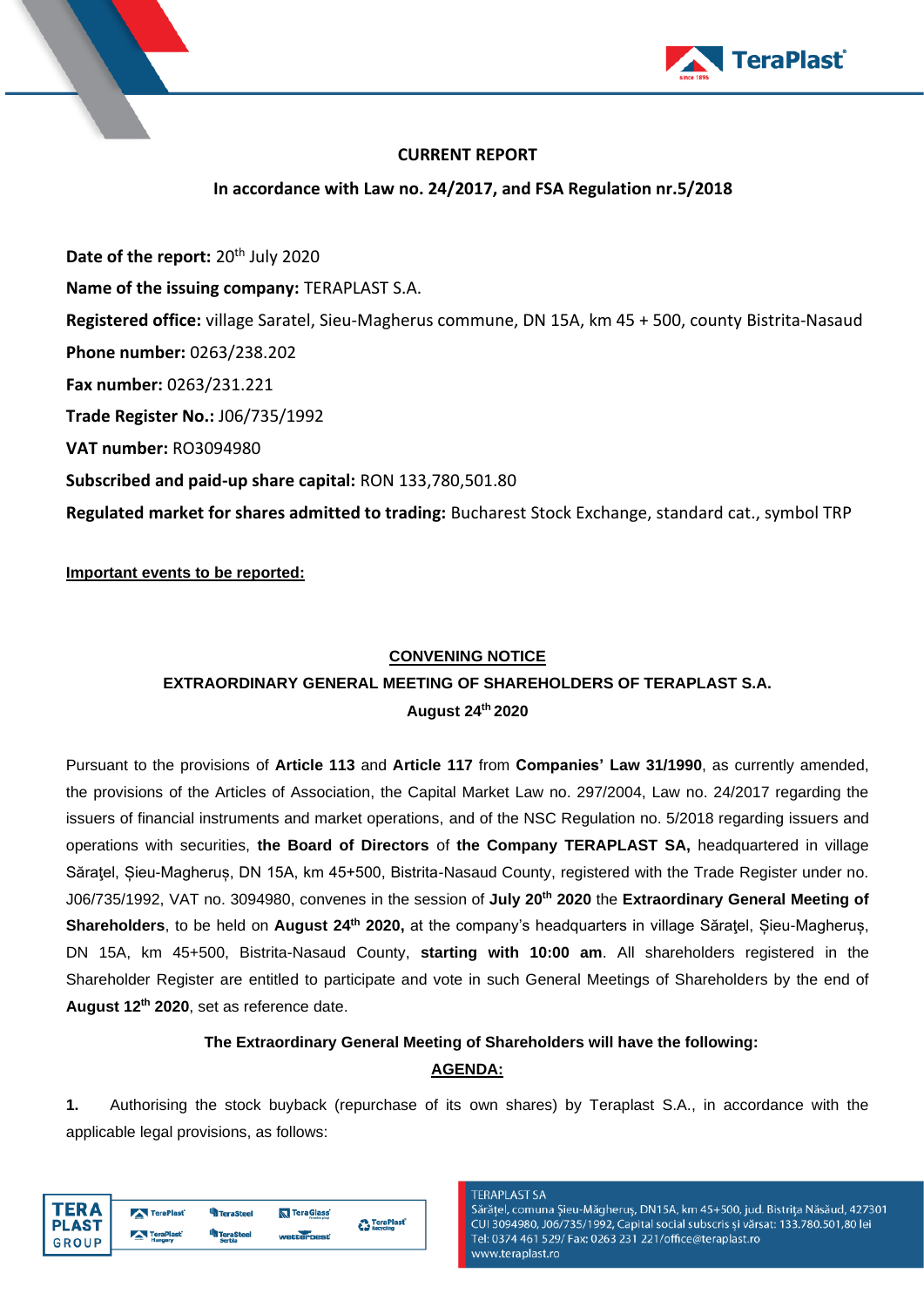

A number of maximum 5,500,000 shares with the par value of 0.1 RON/share at a minimum price equal to the BVB market price at the time of purchase and a maximum price of 0.45 RON/share, for a maximum period of 18 months from the publication date of the Extraordinary General Meeting resolution in the Official Gazette of Romania Part IV, within a stock option plan programme, with a view to implementing a remuneration system of the employees and executives of the Teraplast Group member companies, which should ensure the compliance with the principle of long-term performance and an employee loyalty programme.

The nominal value of the own shares thus repurchased may not exceed along with any other own shares owned by Teraplast S.A. the 10% limit threshold of Teraplast S.A.'s subscribed share capital.

The payment of the repurchased shares is made out of the distributable profit or the company's available reserves, recorded in the last annual financial statement approved, except for legal reserves, according to provisions of article 103 (1) of Law No. 31/1990, as updated.

**2.** Appointing the company's Board of Directors for the enforcement and fulfilment of the stock buyback resolution according to item 1 on the EGMS agenda.

**3.** To authorize the Chairman of the Board of Directors, Mr. Dorel Goia, to sign, for and on behalf of all the shareholders present at the meeting, the EGMS Decision.

**4.** To authorize the company's legal adviser, Mrs. Kinga Vaida, to do everything that is necessary as to record the EGMS Decision at the Trade Register of Bistrita-Nasaud Court, and to publish such decision in the Official Gazette of Romania, Section 4.

**Considering the Romanian public authorities' latest recommendations in relation to prevention / limitation of the spread of COVID-19, Teraplast strongly recommends to its shareholders, to the extent possible:**

- ➢ **to access the supporting materials for OGMS and EGMS in electronic format, available on the company's website, rather than in hardcopy at the Correspondence Entry;**
- ➢ **to vote by correspondence by using the ballot paper for the vote by correspondence;**
- ➢ **to use, as communication means, the e-mail having attached an extended electronic signature, rather than the mail or courier at the Correspondence Entry, when submitting (i) proposals with respect to adding new items on the OGMS/EGMS agenda, (ii) draft resolutions, (iii) written questions before OGMS/EGMS, (iv) the powers of attorney for representation in the OGMS/EGMS or (v) the Voting Bulletins for voting by correspondence.**
- (1) One or more shareholders jointly or severally representing at least 5% of the share capital, have the right (i)

| l TERA       | TeraPlast | <sup>u</sup> n TeraSteel | <b>N</b> TeraGlass | <b>P.</b> TeraPlast |
|--------------|-----------|--------------------------|--------------------|---------------------|
| <b>PLAST</b> | TeraPlast | <b>TeraSteel</b>         |                    | <b>Recycling</b>    |
| <b>GROUP</b> | Hungary   | Serbia                   | wetterbest         |                     |

### **TERAPLAST SA**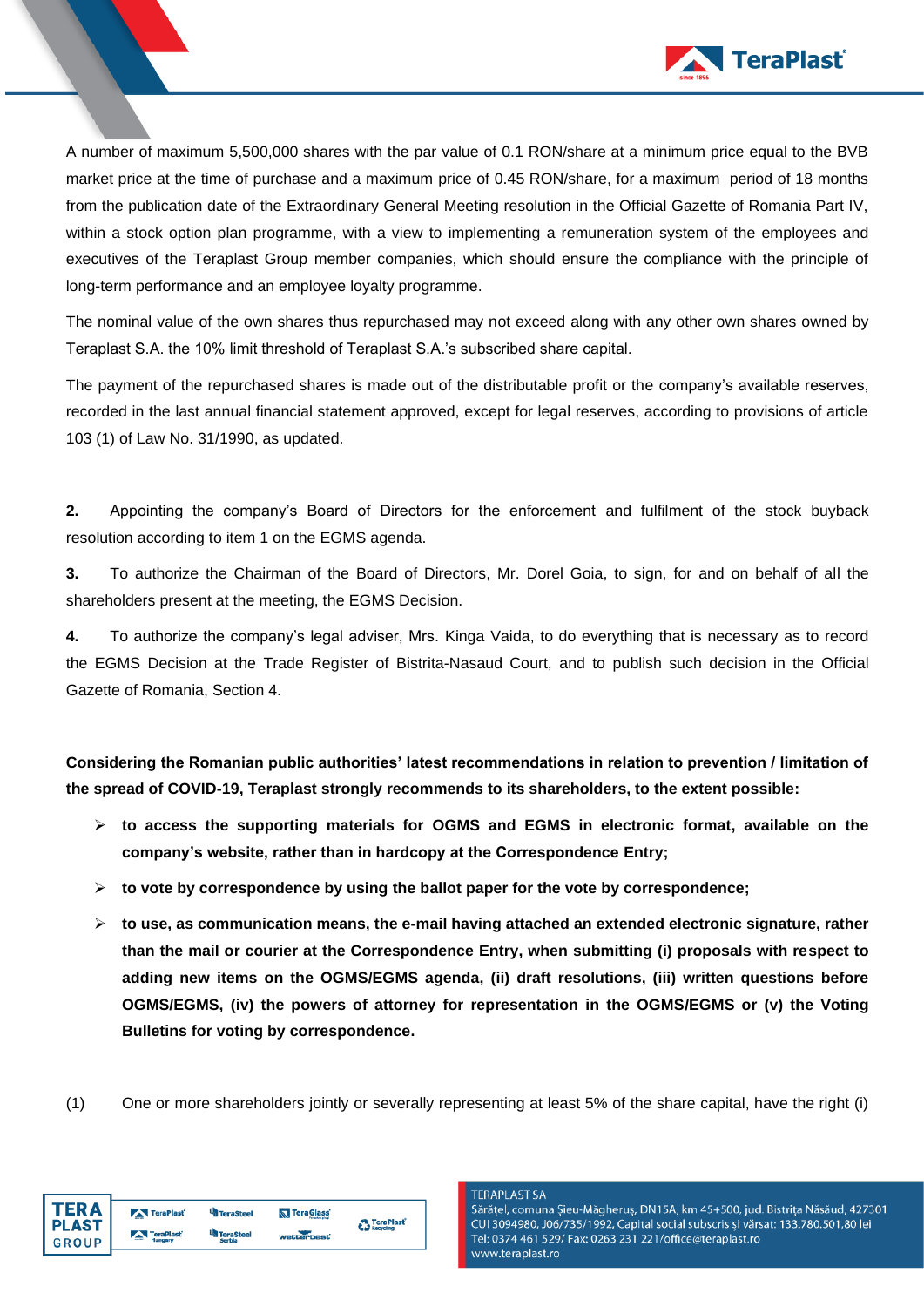

to introduce items on the General Meeting of Shareholders' agenda, provided that each item is accompanied by an explanation or a decision draft submitted for adoption to the General Meeting of Shareholders; (ii) to submit decision drafts for the items included or suggested to be included on the General Meeting's agenda.

(2) Any of the rights stipulated in paragraph (1) above may only be exercised in written, and the documents shall be submitted in a closed envelope at the company's headquarter, or sent by any type of mail or fast delivery with acknowledgment of receipt, the envelope bearing a clear note written in capital letters "FOR THE EXTRAORDINARY GENERAL MEETING OF SHAREHOLDERS OF 24/25.08.2020", or sent by messenger delivery or electronic means, with the extended electronic signature included according to Law 455/2001 on the electronic signature, at the following e-mail [secretariatCA@teraplast.ro,](mailto:secretariatCA@teraplast.ro) mentioning at subject: "FOR THE EXTRAORDINARY GENERAL MEETING OF SHAREHOLDERS OF 24/25.08.2020".

(3) The shareholders can exercise the rights stipulated in paragraph (1) letters (i) and (ii) within maximum 15 calendar days following the date of publication of this convening notice, namely no later than **August 6 th, 2020 inclusively.** Each shareholder shall be entitled to address questions regarding the items on the General Meeting's agenda, and the company shall reply to the shareholders' questions during such meeting. The questions shall be submitted in a closed envelope at the company's headquarter, or sent by any type of mail or fast delivery with acknowledgment of receipt, the envelope bearing a clear note written in capital letters "FOR THE EXTRAORDINARY GENERAL MEETING OF SHAREHOLDERS OF 24/25.08.2020", or sent by messenger delivery or electronic means, with the extended electronic signature included according to Law 455/2001 on the electronic signature, at the following e-mail [secretariatCA@teraplast.ro,](mailto:secretariatCA@teraplast.ro) mentioning at subject: "FOR THE EXTRAORDINARY GENERAL MEETING OF SHAREHOLDERS OF 24/25.08.2020", on or **August 23, 2020 inclusively**.

The shareholders can participate in person or they can be represented in the General Meetings of Shareholders either by their legal representatives or by other agents authorised by a special power of attorney or a general power of attorney, as provided by Article 92 paragraph (10) of Law 24/2017 on the issuers of financial instruments and market operations.

Shareholders' access shall be permitted upon proof of their identity, consisting in case of shareholders, who are natural persons, of their ID card or, in case of legal entities, legal representative.

Shareholders can appoint a representative by a general power of attorney (authorisation) valid for no more than three years, authorising the appointed representative to vote in any matter subject to discussions of the General Meetings of Shareholders, provided such power of attorney (authorisation) be given by the shareholder, as customer, to an intermediary defined as per Article 2 paragraph (1) item 20 of Law 24/2007 on the issuers of financial instruments and market operations, or to a lawyer.

The shareholders cannot be represented in the General Meeting of Shareholders based on a general power of attorney (authorisation) by a person subject to a conflict of interests, pursuant to Article 92 paragraph (15) of Law 24/2007 on the issuers of financial instruments and market operations.

| <b>TERA</b>  | TeraPlast | <sup>u</sup> n TeraSteel   | <b>N</b> TeraGlass | <b>A</b> TeraPlast |
|--------------|-----------|----------------------------|--------------------|--------------------|
| <b>PLAST</b> | TeraPlast | <b>TeraSteel</b><br>Serbia | wetterheet         | <b>Recycling</b>   |
| <b>GROUP</b> |           |                            |                    |                    |

### **TERAPLAST SA**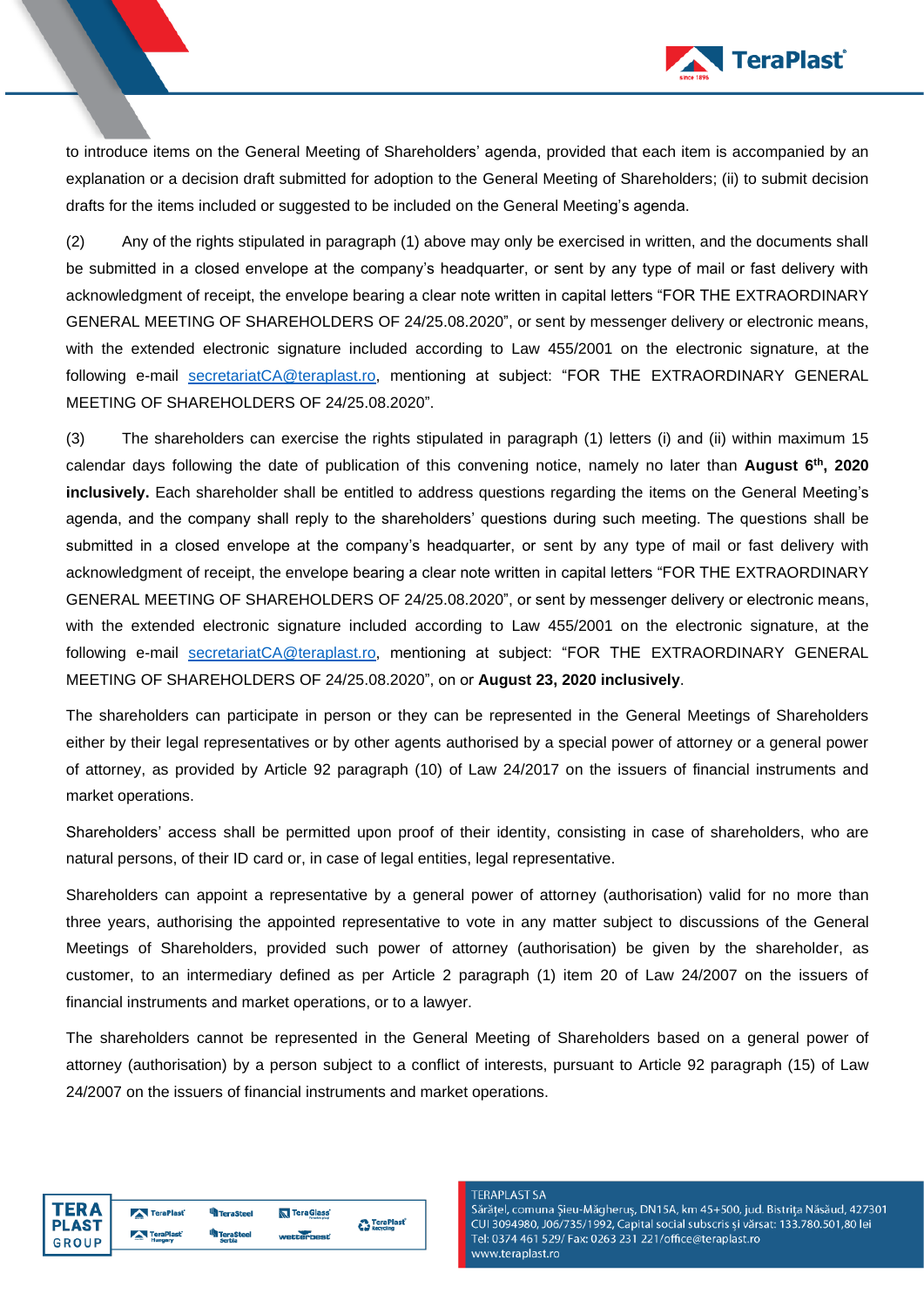

General powers of attorney (authorisations) should be submitted to the Company Record Office or sent by any type of mail or courier with acknowledgement of receipt, 48 hours before the general meeting, namely no later **August 22, 2020**, 10:00 am, in copy, including the mention "Certified to be a true copy of the original" signed by the representative. The powers of attorney can also be sent by e-mail with the extended electronic signature included according to Law 455/2001 on the electronic signature, at the following e-mail [secretariatCA@teraplast.ro,](mailto:secretariatCA@teraplast.ro) mentioning at subject: "FOR THE EXTRAORDINARY GENERAL MEETING OF SHAREHOLDERS OF 24/25.08.2020".

The quality of shareholder and, in case of shareholders, who are legal entities, or entities without legal personality, the quality of legal representative is ascertained based on the list of shareholders as of the reference/registration date, received by the issuer from the Central Depository or, accordingly, in case of different reference/registration dates, based on the following documents submitted to the issuer by the shareholder:

a) the statement of account certifying the quality of shareholder and the number of owned shares;

b) documents certifying that the details of the legal representative are recorded at the Central Depository/ participants concerned;

However, if the Shareholder did not inform the Central Depositary in a timely manner of its legal representative or if this information is not mentioned in the list of shareholders from the reference date received by the Company from the Central Depository, then the proof of the representative status will be with the Company Statement, or a certified copy of the original, issued by the Trade Registry or any other document, in original or in a copy conforming to the original, issued by a competent authority in the State in which the shareholder is legally registered, for the purpose of proving the existence of the legal person and the legal representative's name / quality, with a maximum of 1 month validity reported on the date of publication of the convocation of the general meeting.

The documents attesting the quality of legal representative elaborated in a foreign language other than English must be accompanied by a translation done into Romanian or English by a certified translator.

The identification criteria referred above shall be accordingly applied also in case the need arises to prove that the shareholder, suggesting for new items to be included in the General Meeting of Shareholders' agenda, or directing questions to the issuer related to the items included in the General Meeting of Shareholders' agenda, is a legal representative.

Pursuant to Article 200 paragraph (4) of the NSC Regulation no. 5/2018 of financial instruments and market operations issuers, a shareholder can appoint only one representative in a certain General Meeting. However, if a shareholder holds shares with a trading company in several security accounts, such restriction shall not prevent such shareholder to appoint separate representatives for the shares held in each security account, for a certain General Meeting. Such provision is not detrimental to the provisions of paragraph (6) of Article 200 of the NSC Regulation no. 5/2018.

| TERA         | TeraPlast | <b>TeraSteel</b> | <b>N</b> TeraGlass | TeraPlast        |
|--------------|-----------|------------------|--------------------|------------------|
| <b>PLAST</b> |           | <b>TeraSteel</b> | wetterheat         | <b>Recycling</b> |
| GROUP        | TeraPlast | Serbia           |                    |                  |

### **TERAPLAST SA**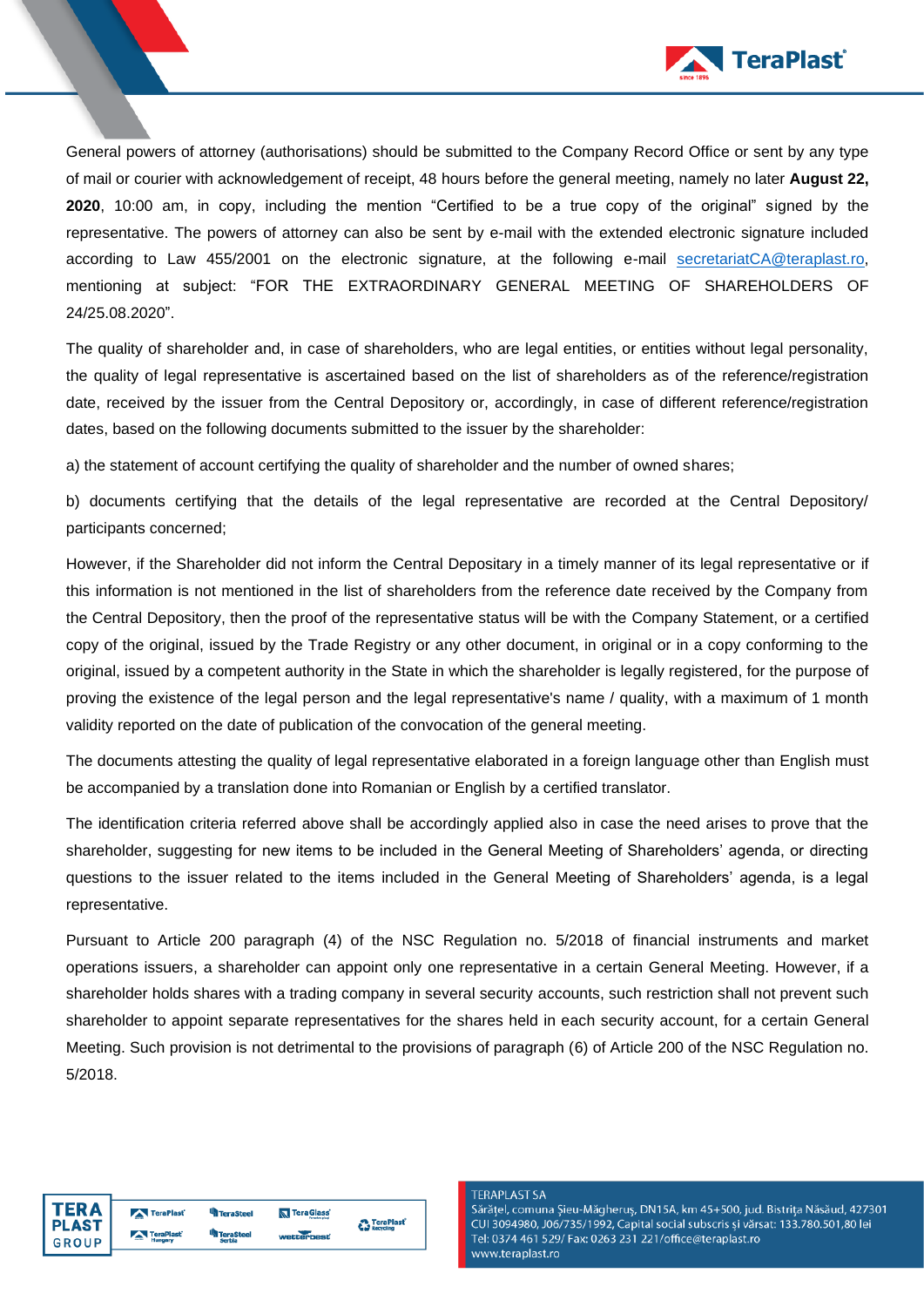

Pursuant to Article 200 paragraph (5) of the NSC Regulation no. 5/2018, a shareholder can appoint by power of attorney one or several deputy representatives for a general meeting, in the event the representative appointed as per paragraph (4) above is unable to attend. Where several deputy representatives are appointed by power of attorney, the order in which they will act shall be established.

The shareholders can cast their votes for the items noted in the agenda by mail, and the vote application form, accurately filled out and signed, shall be sent in a sealed envelope to the company's headquarter, which should arrive at the company's headquarter no later than **22.08.2020**, 10:00 am, the envelope bearing a clear note written in capital letters "FOR THE EXTRAORDINARY GENERAL MEETING OF SHAREHOLDERS OF 24/25.08.2020". The voting bulletins can be sent by e-mail with the extended electronic signature included according to Law 455/2001 on the electronic signature, at the following e-mail [secretariatCA@teraplast.ro,](mailto:secretariatCA@teraplast.ro) mentioning at subject: "FOR THE EXTRAORDINARY GENERAL MEETING OF SHAREHOLDERS OF 24/25.08.2020".

A representative can cast his/her vote by mail only when such representative has received from the shareholder a special/general power of attorney which will be submitted to the issuer pursuant to Article 92 par. (14) of Law 24/2017 on the issuers of financial instruments and market operations.

Special power of attorney forms to be used for voting by representative, as well as the forms to be used for voting by mail shall be made available for shareholders both in Romanian and in English, at the company's headquarter from **8:00 am to 4:30 pm** and on the company website: [www.teraplast.ro,](http://www.teraplast.ro/) heading "Investors", Section "Corporate Governance - General Meeting of Shareholders", starting with **July 22, 2020.**

The special powers of attorney and the voting bulletins by mail shall be submitted in Romanian or English originals at the company's headquarter, or sent by any type of mail or fast delivery with acknowledgment of receipt, not later than **22.08.2020**, 10:00 am, the envelope bearing a clear note written in capital letters "FOR THE EXTRAORDINARY GENERAL MEETING OF SHAREHOLDERS OF 24/25.08.2020", or can be sent by e-mail with the extended electronic signature included according to Law 455/2001 on the electronic signature, at the following email [secretariatCA@teraplast.ro,](mailto:secretariatCA@teraplast.ro) mentioning at subject: "FOR THE EXTRAORDINARY GENERAL MEETING OF SHAREHOLDERS OF 24/25.08.2020".

One copy shall be handed over to the representative, one shall be kept by the company, and the third copy shall be kept by the shareholder.

When completing the special powers of attorney and the voting bulletins by mail, the possibility of completing the E.G.M.S. agenda by new items shall be considered. In such event, the updated special powers of attorney and updated ballots, both in Romanian and in English, can be obtained from the Company Record Office and the company's website [www.teraplast.ro,](http://www.teraplast.ro/) Heading "Investors", Section "Corporate Governance - General Meeting of Shareholders", as of the date of publishing the completed agenda.

| TER A        | TeraPlast | <b>TeraSteel</b> | <b>N</b> TeraGlass | <b>P</b> TeraPlast |
|--------------|-----------|------------------|--------------------|--------------------|
| <b>PLAST</b> | TeraPlast | <b>TeraSteel</b> |                    | <b>Recycling</b>   |
| GROUP        | Hungary   | Serbia           | wetterheat         |                    |